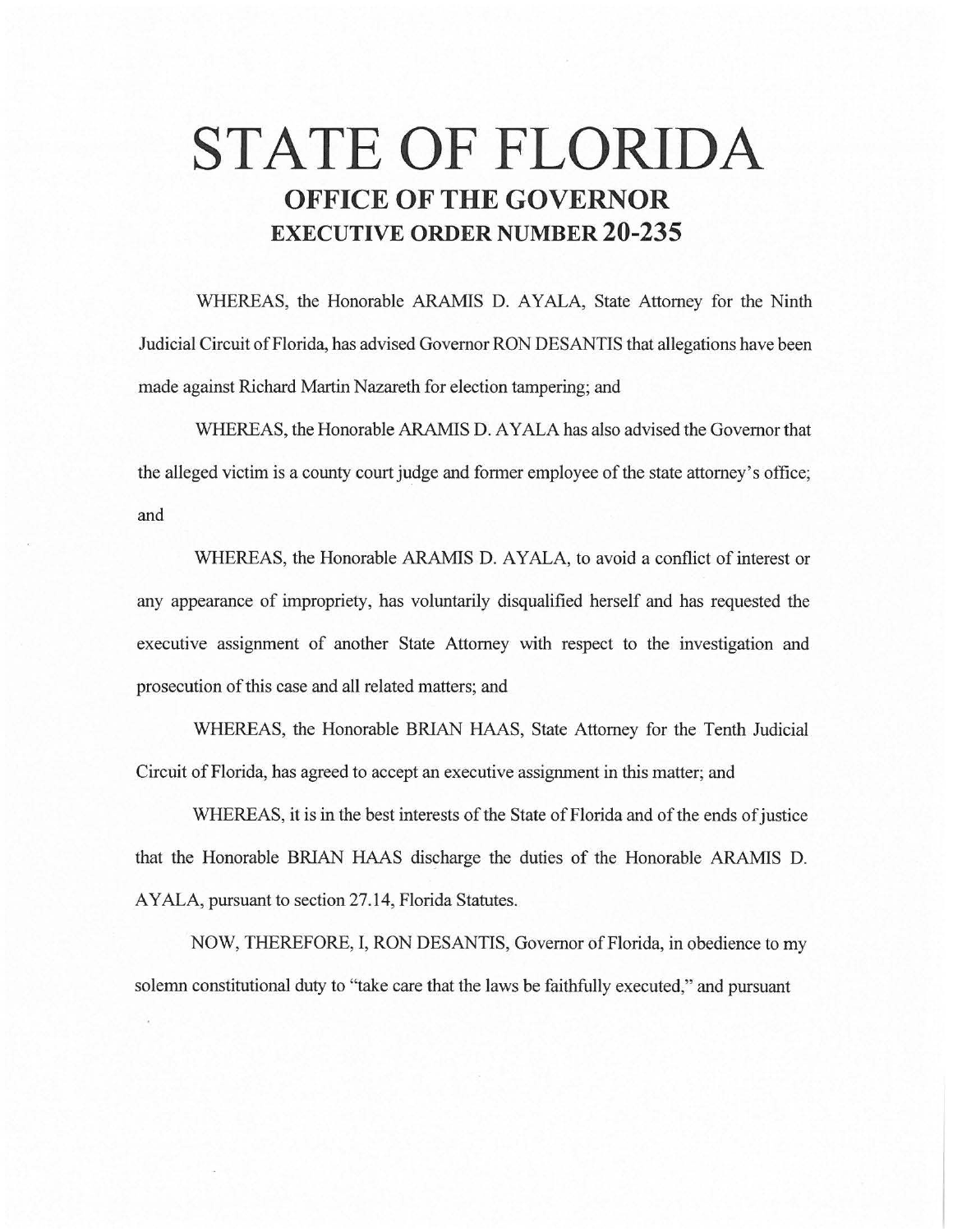to the Constitution and laws of the State of Florida, issue the following Executive Order, effective immediately:

## Section 1.

The Honorable BRJAN HAAS, State Attorney for the Tenth Judicial Circuit of Florida, referred to as the "Assigned State Attorney," is assigned to discharge the duties of the Honorable ARAMIS D. AYALA, State Attorney for the Ninth Judicial Circuit of Florida, as they relate to the investigation, prosecution, and all matters related to Richard Martin Nazareth.

# Section 2.

The Assigned State Attorney or one or more Assistant State Attorneys and Investigators, who have been designated by the Assigned State Attorney, shall proceed immediately to the Ninth Judicial Circuit of Florida, and are vested with the authority to perform the duties prescribed herein.

#### Section 3.

All residents of the Ninth Judicial Circuit are requested, and all public officials are directed, to cooperate and render whatever assistance is necessary to the Assigned State Attorney, so that justice may be served.

## Section 4.

The period of this Executive Assignment shall be for one (1) year, to and including September 22, 2021.